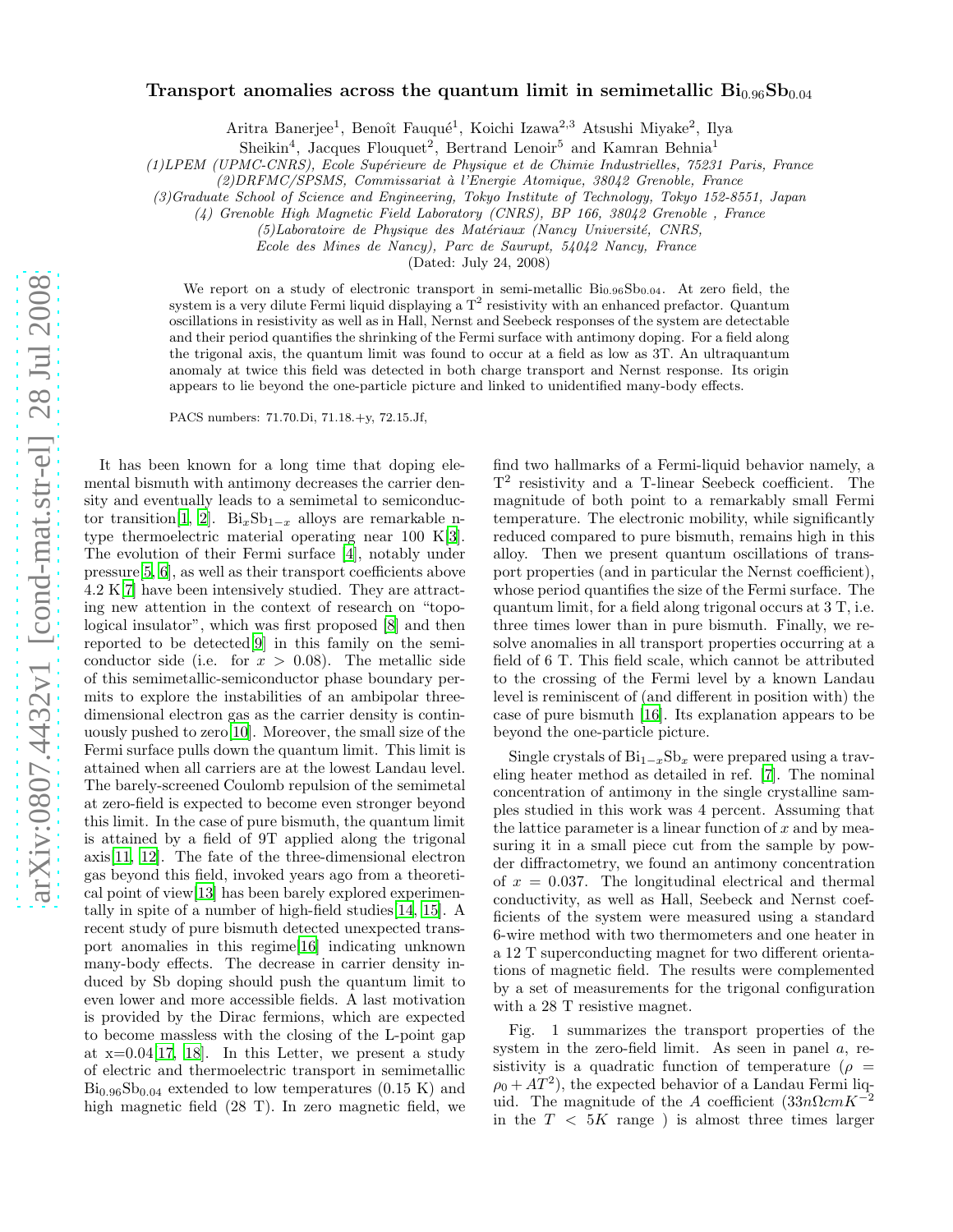

FIG. 1: (a) The zero-field resistivity  $Bi_{0.96}Sb_{0.04}$  as a function of  $T^2$  for a current along the binary axis. The inset shows the data over a wider temperature range. (b)The temperaturedependence of the Seebeck coefficient at low temperatures for a temperature gradient along the binary axis.

than in pure bismuth $(12n\Omega cmK^{-2})$ [\[19](#page-3-18), [20\]](#page-3-19). The enhanced A is a natural consequence of the reduction in the Fermi temperature. It is instructive to contrast the magnitude of A (remarkably large for these lightelectron semimetals) with the modest magnitude of the electronic specific heat, which has been reported to be as low as  $\gamma = 8.5 \mu J mol^{-1} K^{-1}$  in pure bismuth[\[21\]](#page-3-20). Thus, the Kadowaki-Woods (KW) ratio  $\left(\frac{A}{\gamma^2}[22]\right)$  $\left(\frac{A}{\gamma^2}[22]\right)$  $\left(\frac{A}{\gamma^2}[22]\right)$  in semimetallic bismuth is five orders of magnitude larger than in high-carrier density metals (i.e. those with roughly one itinerant electron per formula unit). Theoretical examinations of the KW ratio had already concluded that this ratio should increase as the Fermi surface decreases in size[\[23](#page-3-22), [24\]](#page-3-23). Its exceptionally large value in bismuth, however, had hitherto escaped attention.

As seen in the panel b of the same figure, the Seebeck coefficient is negative and quasi-linear in temperature below 3 K. Our data smoothly join the reported hightemperature behavior[\[7\]](#page-3-6). In contrast with pure bismuth, no remarkable structure at low temperature emerges and a large slope  $(\frac{S}{T} \simeq -2.7 \mu V K^{-2})$ , the expected consequence of the small Fermi temperature can be easily extracted. We note that the dimensionless ratio of linear

thermopower to linear specific heat  $(q = \frac{S}{T} \frac{eN_{Av}}{\gamma})$ , where e is the electron charge and  $N_{Av}$  the Avogadro number) is more than four orders of magnitude larger than unity, the typical ratio found in metals with conventional car-rier density[\[25\]](#page-3-24). Since q is expected to inversely scale with carrier density [\[25\]](#page-3-24), this is not surprising. It is instructive to compare the low-temperature thermoelectric responses of  $\rm{Bi}_{0.96}Sb_{0.04}$  and Bi. In pure bismuth[\[26\]](#page-3-25), it is non-monotonous and very small below 1K indicating that contributions by electrons and holes to thermopower are comparable and cancel out at very low temperatures. On the other hand, the frankly negative and  $T$ -linear Seebeck coefficient in  $Bi_{0.96}Sb_{0.04}$  implies the domination of electron-like carriers. Since the system remains compensated the contraction of the volume of the electron and hole pockets should be strictly equal. Therefore, this predominance cannot be simply explained by the difference in the evolution of the hole and electron Fermi energies with Sb doping. On the other hand, close to x=0.04, the energy spectrum of the electron pocket, which is only partly linear in momentum in the case of pure bismuth becomes strictly linear. Thus, the negative sign of the thermopower reflects the enhanced thermoelectric response of Dirac fermions compared to conventional quasi-particles.

We also measured the thermal conductivity of the sample in zero field (not shown) and found that it is dominated by lattice thermal conductivity as in pure bismuth with an almost undetectable electron contribution [\[27](#page-4-0)].

To probe the Fermi surface quantitatively, we studied the quantum oscillations of various transport properties. As seen in Fig.2, in presence of a quantizing magnetic field along the trigonal, both resistivity and the Hall effect show visible oscillations. Panel c of the same figure, a semi logarithmic plot of resistivity vs. inverse of the magnetic field, reveals an oscillation period of 0.45  $T^{-1}$ , three times larger than in pure bismuth  $(0.15T^{-1})$ [\[11,](#page-3-10) [12](#page-3-11)]. This means that the equatorial cross section of the hole ellipsoid has become three times smaller. The quantum limit, the passage to the  $n = 0$  Landau level, occurs at field of about 3T. Note also the additional anomaly in both  $\rho_{xx}$ and  $\rho_{xy}$  at a yet higher field ( $\sim 6T$ ).

As seen in the main panel of Fig. 3, quantum oscillations of the Nernst response are easily detectable. Their large amplitude is reminiscent of (but less pronounced than) the case of pure bismuth[\[12\]](#page-3-11). The period of these oscillations matches the period of Shubnikov-de Haas oscillations of Fig.2. Each Nernst maximum is concomitant with a resistivity minimum. One remarkable feature is the emergence of new peaks at the lowest temperature linked to the large Zeeman splitting. In bismuth for a field along trigonal, the Zeeman energy,  $E_Z$ , of holes is such that  $E_Z = 2.17\hbar\omega_c$  [\[11\]](#page-3-10). In other words, the Zeeman splitting is so large that the field corresponding to the  $0^+$  peak is *lower* than the one associated with  $2^-$ . This was detected in both resistivity[\[11](#page-3-10)] and Nernst[\[12](#page-3-11)] data. Thus, the occurrence of the same feature in our data on  $Bi_{0.96}Sb_{0.04}$  indicates that here also  $E_Z > 2\hbar\omega_c$ .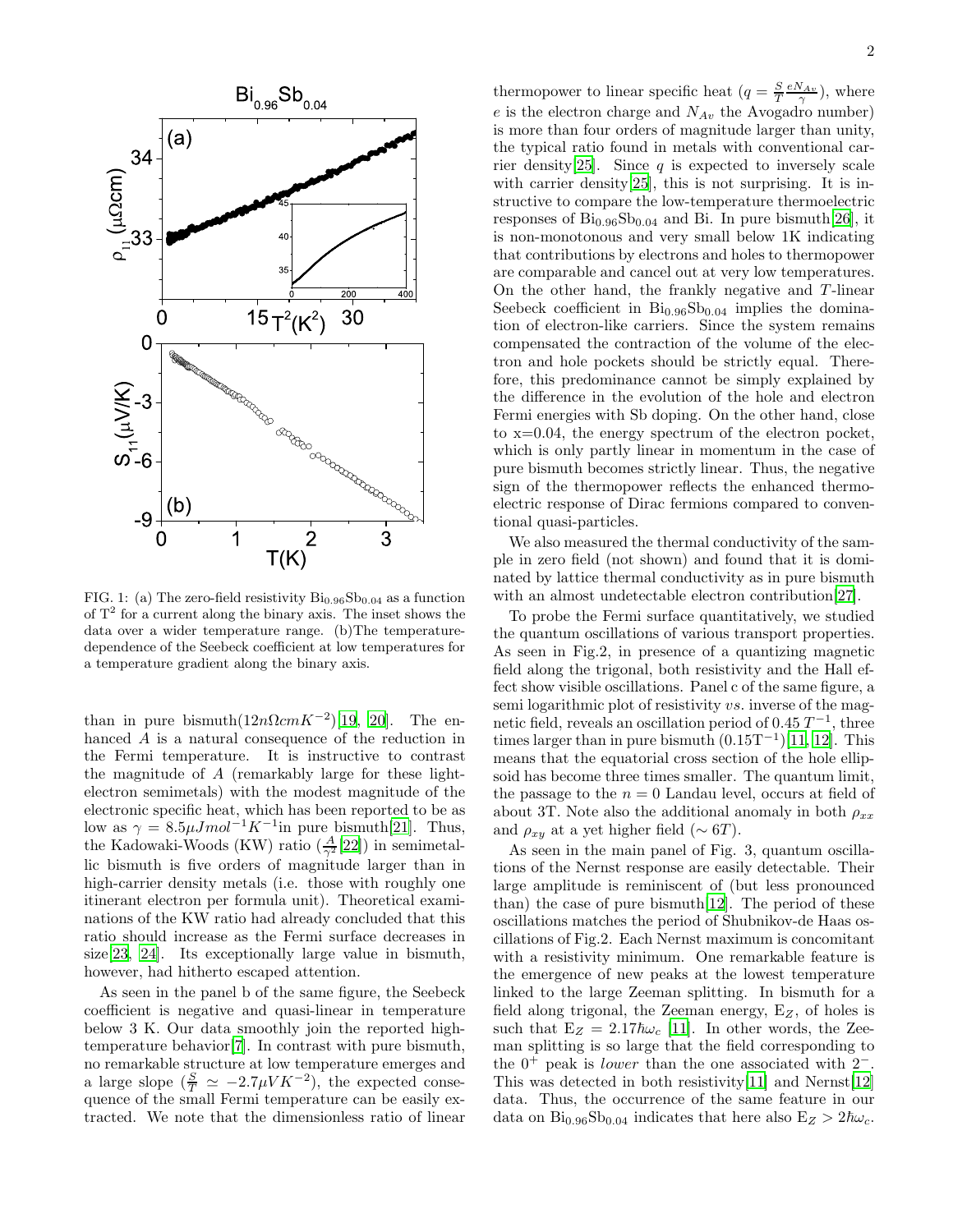

FIG. 2: The Hall(a) and the longitudinal resistivity (b) as a function of magnetic field at two different temperatures. QL marks the quantum limit anomaly. Beyond this limit (i.e. in the ultraquantum regime), another anomaly is visible and marked as UQ. (c) presents a semi-log plot of resistivity as a function of  $B^{-1}$ . Quantum oscillations are visible.

As the system cools, the  $0^+$  anomaly gradually dominates the 2<sup>−</sup> peak. We note that this temperature evolution is more radical here than in the case of pure bismuth [\[12\]](#page-3-11).

The period of quantum oscillations varies as a function of magnetic field. This can be seen in the lower panels of Fig.3 which presents the  $B^{-1}$  position of successive Landau levels for both orientations of magnetic field. If the period was constant, the data would fall on a straight line. The upward curvature is reminiscent of the case of pure bismuth[\[11](#page-3-10)] and is a signature of a fieldinduced modification of the carrier density and Fermi surface volume. According to a picture proposed many years ago[\[28](#page-4-1)], charge neutrality in this compensated system implies a continuous adjustment in carrier density of both holes and electrons. This leads to a steady increase in the size of the Fermi surface, in particular in the vicinity of the quantum limit. As seen in the lower panels, the upward curvature is much stronger for a field along the bisectrix, which was also the case in pure bismuth[\[28](#page-4-1)].

Table 1 compares the period of quantum oscillations in Bi (according to one authoritative studiy[\[29](#page-4-2)]) with what is found here for  $Bi_{0.96}Sb_{0.04}$  at the low field. For each field orientation, the frequency of oscillations directly yields the projected area of the Fermi surface. Hence, the volume of the hole ellipsoid can be unambiguously determined. It is smaller by a factor of 8 in the alloy. Even



FIG. 3: Upper Panel: Nernst signal as a function of inverse of the magnetic field. Numbers identify peaks associated with various Landau levels. Note the gradual emergence of new peaks due to Zeeman splitting at lower temperatures (See text). The lower panels present the position of identified landau levels for two different field orientations.

| System                         | $\left  P_{2}^{h}(T^{-1})\right  P_{1}^{h}(T^{-1})\right $ FS Vol. |           | $({\rm T}^{3/2} )$ |
|--------------------------------|--------------------------------------------------------------------|-----------|--------------------|
| Bi                             | 0.157                                                              | 0.045     | 30.0               |
| $\rm{Bi}_{0.96}\rm{Sb}_{0.04}$ | 0.5                                                                | $\rm 0.3$ | 3.64               |

TABLE I: Period of the quantum oscillations for a field along the trigonal axis,  $P_3^h$ , and perpendicular to it,  $P_1^h$ , together with the calculated size of the Fermi surface in Bi[\[29](#page-4-2)] and in  $\text{Bi}_{0.96}\text{Sb}_{0.04}$ . The values correspond to the low-field limit. The Fermi surface volume is calculated as  $\frac{1}{P_3^h \sqrt{P_1^h}}$ .

though the electron pockets have remained invisible, their overall volume is expected to contract identically. Indeed, the system is expected to remain compensated during the smooth evolution towards the insulator. Thus, we conclude that the carrier density for both electrons and holes in Bi<sub>0.96</sub>Sb<sub>0.04</sub> is  $4 \times 10^{16} cm^{-3}$ . This is in fair agreement with the estimation by Brandt and co-workers[\[6\]](#page-3-5). It is remarkable to find that a Fermi liquid behavior persists at such a low level of carrier concentration. A residual resistivity of 32  $\mu \Omega$ cm for such carrier density (assuming an equal mobility for electrons and holes) would imply a mobility of  $2.4 \times 10^6$  cm<sup>2</sup>V<sup>-1</sup>s<sup>-1</sup>, significantly lower than bismuth[\[19\]](#page-3-18), but remarkably high for an alloy .

In order to investigate the transport properties of the system deep in the ultraquantum regime, the  $Bi_{0.96}Sb_{0.04}$ crystal was put in a 28 T resistive magnet of Grenoble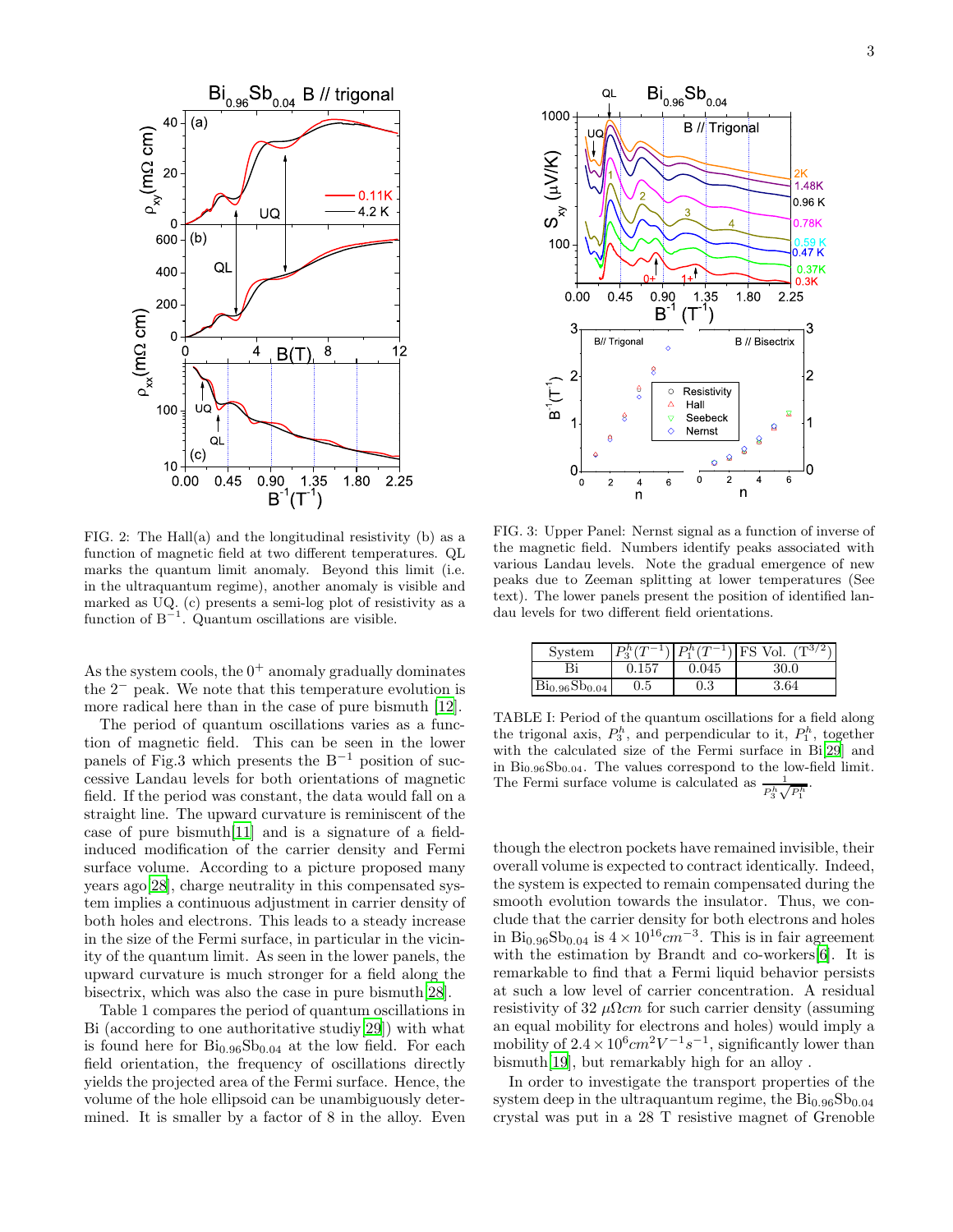

FIG. 4: Nernst data obtained for  $Bi_{0.96}Sb_{0.04}$  in a high-field (28T) resistive magnet. The insert compares the alloy with pure bismuth. The 0.45K data and the 0.85K data for Bi[\[16](#page-3-15)] is plotted as a function of  $B^{-1}$  normalized to the period of oscillations in each case (See text).

High Magnetic Field Lab with a set-up designed for highresolution thermoelectric measurements in a top-loading dilution refrigerator. The results are presented in Fig.4. As seen in the figure, in addition to the ultraquantum anomaly at 6 T, the data presents a very broad maximum at  $\sim$  18 T. In contrast to the 6T anomaly, the field position of the latter feature evolves with cooling and one cannot firmly identify a zero-temperature field scale.

The inset of the figure compares the Nernst anomalies in bismuth[\[16](#page-3-15)] and in  $Bi_{0.96}Sb_{0.04}$ . The horizontal axis is  $B^{-1}$  normalized by the oscillation period in each system  $(0.15$  T<sup>-1</sup> in the pure case and  $0.45$  T<sup>-1</sup> in the alloy).

As seen in the figure, in both cases the most prominent peak among the Nernst anomalies occurs at the quantum limit (9T in bismuth and 3T in the alloy). Note also the broadening of the Nernst anomalies in the alloy. As for the ultraquantum regime, as seen in the figure, three sharp anomalies were resolved in bismuth[\[16](#page-3-15)]. They occurred at fields corresponding to  $3/2$ ,  $5/2$  and  $7/2$  times the quantum limit. Here, in  $\text{Bi}_{0.96}\text{Sb}_{0.04}$ , we resolve at least one ultraquantum anomaly at twice the quantum limit. We recall that this field scale has very visible signatures in charge transport (See Fig. 2).

Can this anomaly be caused by the electron pockets? Since the latter remain undetected, this question cannot be answered with certainty. However, as seen in Fig. 2 the sign of the jump at 6 T in the Hall resistivity is the same as the 3T anomaly: It is *positive*. A similar feature was seen in the Seebeck data. Both these suggest that this anomaly is linked to the hole-like carriers. In the case of pure bismuth, the electron pockets, which are elusive in transport measurements, dominate the magnetization response and torque magnetometry has emerged as a powerful probe of the electron pockets across the quantum limit[\[30,](#page-4-3) [31\]](#page-4-4). Future angular torque magnetometry studies should shed more light on the origin of the ultraquantum anomalies detected here.

In summary, we studied the transport properties of  $Bi<sub>0.04</sub>Sb<sub>0.96</sub>$  across the quantum limit and quantified the carrier density and mobility of this semimetal. Even at such low level of carrier concentration, the zero-field ground state is a Fermi liquid. In the extreme quantum limit, at least one anomaly possibly emanating from unknown many-body effects was detected. We thank G. Lapertot for precious technical assistance. This work was supported by the Agence Nationale de la Recherche.

- <span id="page-3-0"></span>[1] A. L. Jain, Phys. Rev. 114, 1518 (1959)
- <span id="page-3-1"></span>[2] L. S. Lerner, K. F. Cutt and L. R. Williams, Rev. Mod. Phys. 40, 770 (1968)
- <span id="page-3-2"></span>[3] G. E. Smith and R. Wolfe, J. Appl. Phys. 33, 841 (1962)
- <span id="page-3-3"></span>[4] N. B. Brandt, L. G. Lyubutina and N. A. Kryukova, Sov. Phys. JETP 26, 93 (1968)
- <span id="page-3-4"></span>[5] N. B. Brandt and S. M. Chudinov, Sov. Phys. JETP 32, 815 (1971)
- <span id="page-3-5"></span>[6] N. B. Brandt, Kh. Dittmann and Ya. G. Ponomarev, Sov. Phys. Solid State, 13, 2408 (1972)
- <span id="page-3-6"></span>[7] B. Lenoir *et al.*, J. Phys. Chem. Solids **57**, 89 (1996)
- <span id="page-3-7"></span>[8] L. Fu and C. L. Kane, Phys. Rev. B 76, 045302 (2007)
- <span id="page-3-8"></span>[9] D. Hsieh *et al.*, Nature **452**, 970(2008)
- <span id="page-3-9"></span>[10] B. I. Halperin and T. M. Rice, Rev. Mod. Phys. 40, 755(1968)
- <span id="page-3-10"></span>[11] S. G. Bompadre *et al.*, Phys. Rev. B **64**, 073103 (2001)
- <span id="page-3-11"></span>[12] K. Behnia, M. -A. Méasson and Y. Kopelevich, Phys. Rev. Lett. 98, 166602 (2007)
- <span id="page-3-12"></span>[13] B. I. Halperin, Jpn. J. Appl. Phys. 26, 1913( 1987)
- <span id="page-3-13"></span>[14] K. Hiruma, G. Kido and N. Miura, J. Phys. Soc. Jpn,

51, 3278 (1982)

- <span id="page-3-14"></span>[15] K. Hiruma and N. Miura, J. Phys. Soc. Jpn, 52, 2118 (1983)
- <span id="page-3-15"></span>[16] K. Behnia, L. Balicas, Y. Kopelevich, Science 317, 1729 (2007)
- <span id="page-3-16"></span>[17] G. P. Mikitik and Yu. V. Sharlai, Low Temp. Phys. 26, 39 (2000)
- <span id="page-3-17"></span>[18] A. Ghosal, P. Goswami and S. Chakravarty, Phys. Rev. B 75,115123 (2007)
- <span id="page-3-18"></span>[19] R. Hartman, Phys. Rev. 181, 1070 (1969)
- <span id="page-3-19"></span>[20] C. Uher and W. P. Pratt, Phys. Rev. Lett. 8, 491 (1977)
- <span id="page-3-20"></span>[21] H. K. Collan, M. Krusius and G. R. Pickett, Phys. Rev. B 1, 2888 (1970)
- <span id="page-3-21"></span>[22] K. Kadowaki and S. B. Woods, Solid State Communi. 58, 507 (1986)
- <span id="page-3-22"></span>[23] H. Kontani, J. Phys. Soc. Jpn. 73, 518 (2004)
- <span id="page-3-23"></span>[24] N. E. Hussey, J. Phys. Soc. Jpn. 74, 1107 (2005)
- <span id="page-3-24"></span>[25] K. Behnia, D. Jaccard and J. Flouquet, J. Phys.: Condens. Matter 16, 5187 (2004)
- <span id="page-3-25"></span>[26] C. Uher and W. P. Pratt, J. Phys. Rev. F, Metal Phys.